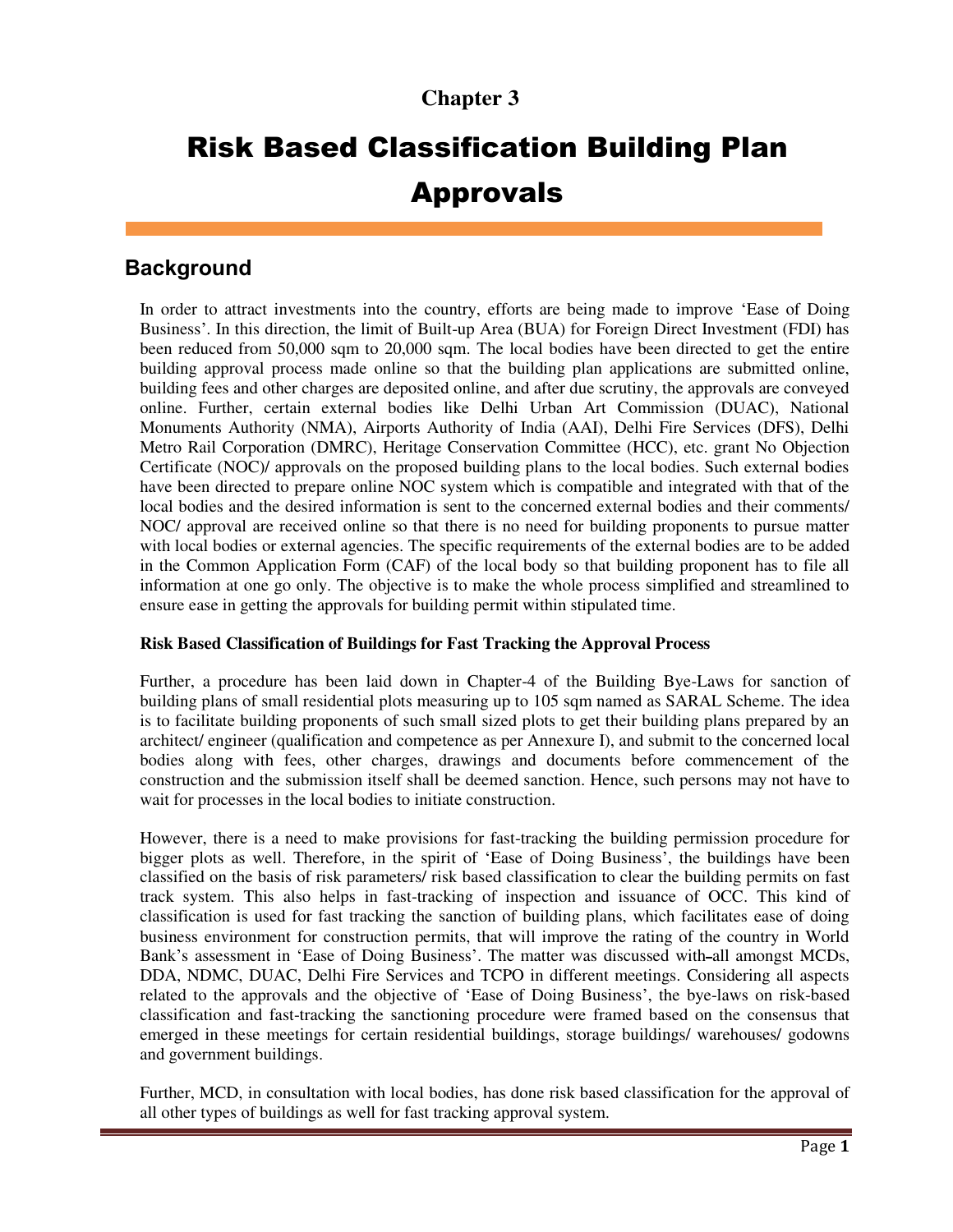# **3.1 Risk Based Classification for Approval of Building Plans**

#### **3.1.0 Fast track approval procedure**

- i. For the buildings classified as **Very Low Risk** and **Low Risk**, the fast track procedure for approval of building plans has been specified, wherever applicable, under the bye-laws 3.1.1 onwards.
- ii. For buildings classified as **Moderate Risk**, the time limit for grant/ refusal of sanction of building plan, OCC or revalidation of building permit shall be 20 days.
- iii. For buildings classified as **High Risk**, the time limit for grant/ refusal of sanction of building plan, OCC or revalidation of building permit shall be 30 days.

#### **3.1.1 Residential Buildings**

3.1.1.1 For approval of the residential plotted and group housing buildings, risk based classification shall be as per Table 3.1.

| <b>Parameter</b>          | <b>Risk Category</b> |                                                       |                 |                                                                  |  |
|---------------------------|----------------------|-------------------------------------------------------|-----------------|------------------------------------------------------------------|--|
|                           | <b>Very Low</b>      | Low                                                   | <b>Moderate</b> | <b>High</b>                                                      |  |
| Size of the Plot          |                      | Up to 105 m <sup>2</sup> Above 105 m <sup>2</sup> and |                 | Above $\overline{500 \text{ m}^2}$ Different sizes <sup>ii</sup> |  |
|                           |                      | up to 500 $m2$                                        |                 |                                                                  |  |
| Height of building        | Below 15 m           | Below 15 m                                            | Below 15 m      | 15 m and above                                                   |  |
| (including stilt, if any) |                      |                                                       |                 |                                                                  |  |
| Use of the premise        | Residential          | <b>Residential Plotted</b>                            | Residential     | Group Housing                                                    |  |
|                           | Plotted              | (vacant plot)                                         | Plotted         |                                                                  |  |

#### **Table 3.1: Risk Matrix for Residential buildings (***Residential Plotted<sup>i</sup> and Group Housing)*

<sup>i</sup> Residential plotted includes all residential plots forming a part of approved layout/ special areas/ unauthorized regularized colony/ village abadis/ lal dora & extended lal dora resettlement colonies and slum & JJ cluster/ Rehabilitation colonies; excluding those within LBZ.

**ii** Different sizes for Group Housing prescribed in MPD-2021.

3.1.1.2 **Fast Track Procedure**: The fast track procedure for approval of the residential plotted and group housing buildings, based on their risk based classification as per bye-law 3.1.1.1, shall be as follows:

- i. For the buildings categorized as **Very Low Risk**, the process prescribed in Chapter 4 shall be followed.
- ii. For the buildings categorized as **Low Risk**, an architect/ engineer (qualification and competence as per **Annexure-I**) shall be empowered to issue the building permit, but only after submitting the plan along with requisite documents and fees to the authority/ local body. If the owner/ architect/ engineer desires to get the building plan sanctioned by the local body, building plans prepared by a qualified architect/ engineer will have to be submitted to the authority/ local body along with the fees and other requisite documents and the local body shall grant the building permit within 10 days.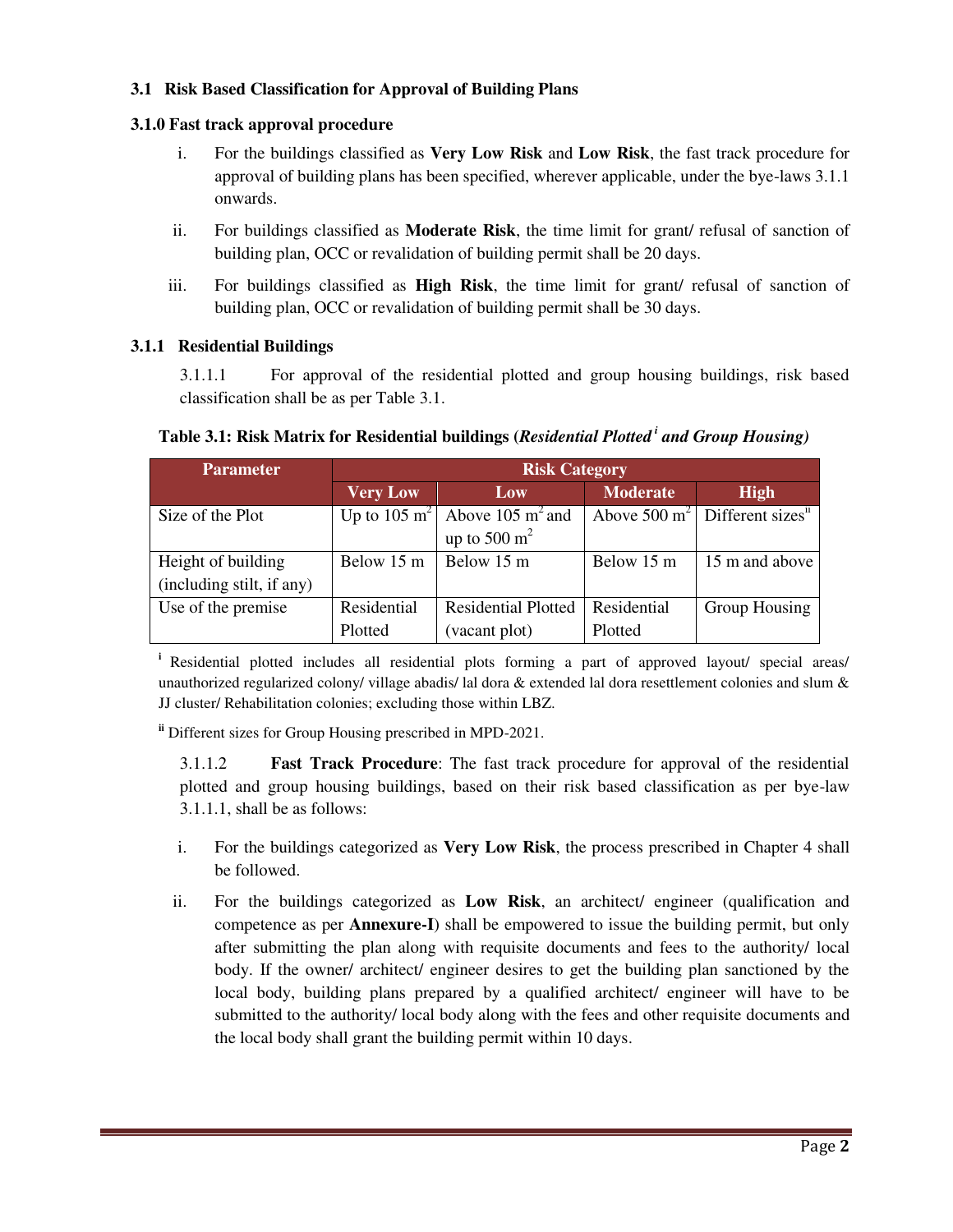#### **3.1.2 Storage Buildings/ Warehouses/ Godowns**

3.1.2.1 For approval of the buildings meant for use as storage buildings/ warehouses/ godowns, risk based classification shall be as per Table 3.2.

| <b>Parameter</b>            | <b>Risk Category</b>                                 |                     |                   |                          |
|-----------------------------|------------------------------------------------------|---------------------|-------------------|--------------------------|
|                             | <b>Very Low</b>                                      | Low                 | <b>Moderate</b>   | <b>High</b>              |
| Covered area on all floors/ | Up to $250 \text{ m}^2$                              | Above 250 $m^2$ and | Up to 2000 $m^2$  | Above $2000 \text{ m}^2$ |
| Built-Up Area               |                                                      | up to 2000 $m2$     |                   |                          |
| Height of building          | Below 15 m                                           | Below 15 m          | Below 15 m        | Below 15 m               |
| Abutting Road width         | Min. 12 m                                            | Min. 12 m           | Min. 12 m         | Min. 12 m                |
| Type of Material storage    | Category A                                           | Category A          | Category B        | Category B               |
| (refer Annexure XIII)       |                                                      |                     | (Stacking height) | (Stacking height -       |
|                             |                                                      |                     | - Medium)         | High)                    |
| Type of Construction        | Type 1 & Type 2 only (as per National Building Code) |                     |                   |                          |

**Table 3.2: Risk Matrix for Storage Buildings/ Warehouses/ Godowns** 

3.1.2.2 The applicant/ owner shall submit an undertaking that he shall not change the approved type of material storage without prior permission from concerned local body.

3.1.2.3 **Fast Track Procedure -** For fast-tracking the approval of storage buildings/ warehouses/ godowns, the system shall be as follows:

- i. For buildings categorized as **Very Low Risk**, an architect/ engineer (qualification and competence as per **Annexure-I**) shall be empowered to issue the building permit, but only after submitting the plan along with requisite documents and fees to the concerned local body. If the owner/ architect/ engineer desires to get the building plan sanctioned by the local body, he shall apply online to the local body and the local body shall grant the building permit within 10 days.
- ii. For the Buildings classified as **Low Risk**, building plans will have to be prepared by a qualified architect/ engineer and the building plans will have to be submitted to the authority/ local body along with the fees and other requisite documents. The local body shall grant the building permit within 20 days.

# **3.1.3 Assembly Buildings**

All Assembly buildings shall be classified as High Risk.

# **3.1.4 Mercantile/ Commercial Buildings**

For approval of Mercantile/Commercial buildings, buildings with height below 9.0 m. shall be classified as Moderate Risk and buildings with height of 9.0 m and above shall be classified as High Risk.

#### **3.1.5 Industrial Buildings**

For approval of Industrial buildings, buildings with built-up area less than 250 sq.mtrs. Shall be classified as Moderate Risk and buildings with Built up area of 250 sq.mtrs. And above shall be classified as High Risk.